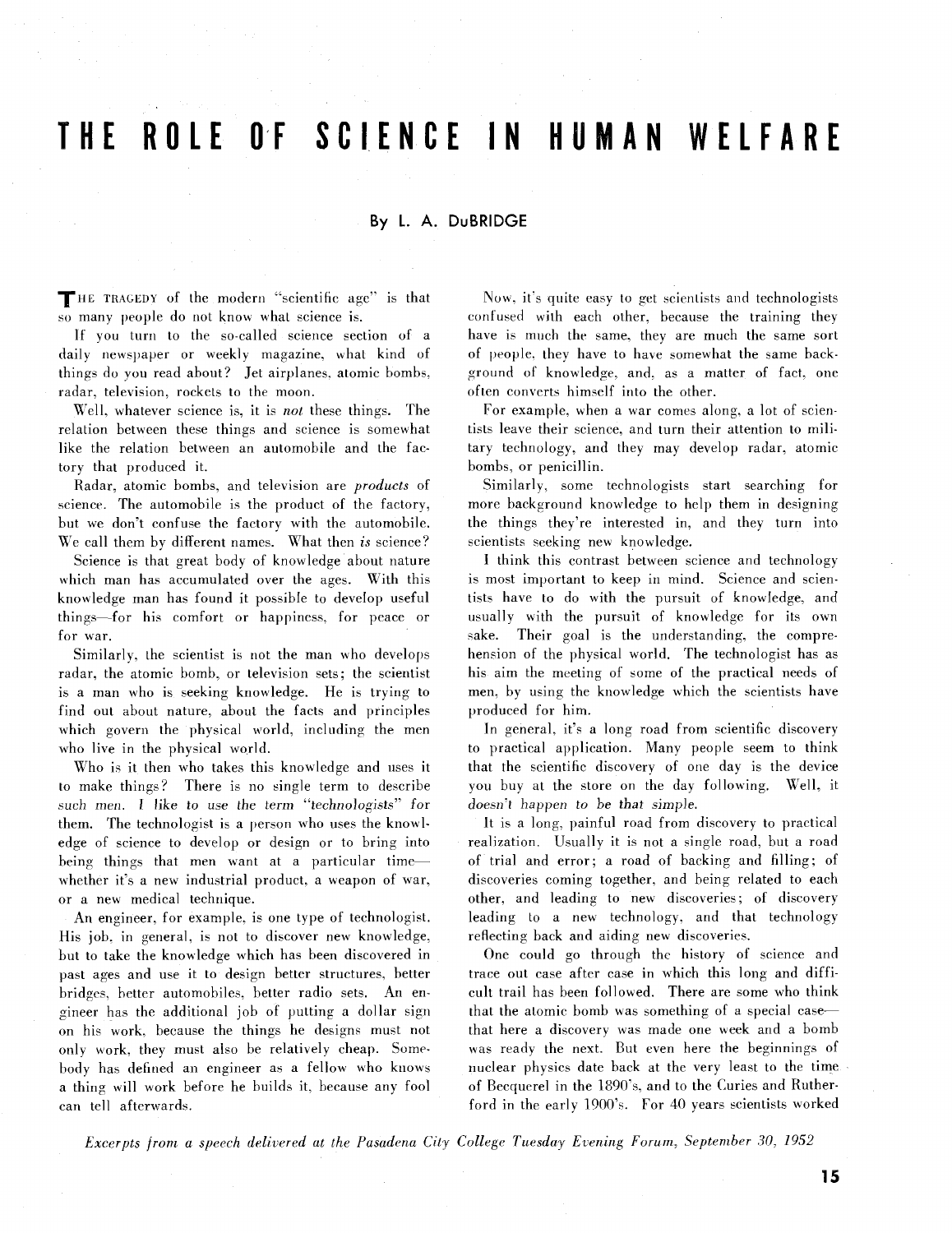in this field of nuclear physics, on the nature of the atom and the atomic nucleus-its size, its weight, its behavior, its energy-learning a great deal that would enable them to predict and understand nuclear experiments. The bomb could not have been made without all this accumulation of knowledge.

I remember how industrial companies used to chide us in the universities in the days before the war. "All the graduate students that you train come out well versed in nuclear physics," they said, "but nuclear physics is obviously a field that will never be of any use to anybody. We wish you would train these people in optics and mechanics and chemistry and a few things that have some industrial practicality."

Today, these same companies are covering; the country with their recruiting teams, looking for more nuclear physicists. And today physicists are in search of knowledge in other fields. Soon, of course, the industries again will be complaining that physicists are impractical-but in another ten or twenty years the impractical experiments of the physicists of today will become the engineering necessity of the industry of tomorrow.

Why then is science valuable? First, because it is better to know than to be ignorant-because knowledge is desirable for its own sake. Secondly, because knowledge helps men attain things they want-cures for disease, machines to relieve them of the necessity of human slavery, houses to protect them better, better places in which to work, better agricultural techniques, and a thousand things which have advanced human welfare.

Is the end in sight? As I've already suggested, we've hardly begun this process of learning about nature, and using the facts that we've learned from nature to devise and develop things which we can use. We're still in a really primitive state in certain fields.

Consider, for example, the problem of food. In many parts of the world, human hunger is still a present danger, astonishing though it may seem. This is partly because modern agricultural techniques have not as yet been adopted in certain parts of the world; often their adoption is prevented by social, economic, political or even religious reasons. A vast educational program may be necessary before modern technology can solve the problems of hunger in over-populated portions of the world.

But, though many of the technical problems have largely been solved, agriculture is still a very primitive art-hardly even a science. It was developed through the centuries by trial and error-by observing what kinds of foods would grow in what climates, in what kinds of places. Only in recent years have men really begun to study plants as a scientific project, to understand the chemistry and physics of plant life, and to get a few hints of the nature of those complex processes through which soil, air, water, and sunshine all come together to produce usable and edible food.

In recent months, for example, at Caltech, workers

have discovered for the first time the chemical reaction which accompanies the ripening of fruit. It is now quite possible that, by injecting a particular chemical into a partially ripened fruit, one might cause it suddenly to ripen. Or, one might delay the ripening by an inhibiting chemical.

Possibly, by further knowledge of chemistry, one can adapt fruits to climates where they do not now have a long enough growing season.

Only in recent years also have we come to understand the complex process which we call photosynthesis-the process by which solar energy is converted into chemical energy, the energy of food. It has been known for a long time that this was the essential process in plant life and plant growth, hut the chemistry and physics of this photosynthetic process has just begun to be unravelled.

Someday, I suspect, as our supplies of coal and oil and other fuels get scarcer or more expensive, and as our demands for additional sources of energy increase, we may become more dependent on solar energy. The energy of the sun is almost unlimited. It is also something we can depend on-for the next few billion years, at least. If we could only find ways of converting it more efficiently into more useful forms, it would be an enormous boon to mankind.

Photosynthesis may be the key to this, because in this process solar energy is converted into chemical energy. We may be able to develop methods whereby this process takes place more efficiently and on a larger scale, so that we can use the products of photosynthesis for fuel as well as for food.

In any case, it's certain that in coming years our knowledge about plant life, plant physiology, and plant chemistry, will continue to grow; and, as a result, agricultural technology will make giant strides forward. There should be no reason, in a few years, why hunger should any longer exist on the face of the earth. If it does, it will be solely for social, religious, or political reasons, and not for technological ones.

## **Medical technology**

There are many ways in which medical technology is still an art rather than a science. Only in the last 50 years has medical practice really been revolutionized by new discoveries in physics and chemistry and biology. The X-ray, which was discovered in a physics laboratory by a physicist who hadn't the slightest thought of making any contribution to medicine, has helped to revolutionize medical practice. Discoveries in chemistry and in other branches of physics have been equally important. Yet, today, we understand very little about the complex physical and chemical processes that really go on in living matter. Some of the simplest processes are the most mysterious to us.

For example, I suppose the simplest form of lifeor what we can call life-is the virus. Viruses are, under certain conditions, just ordinary chemicalscomplex organic chemicals. They can be crystallized,